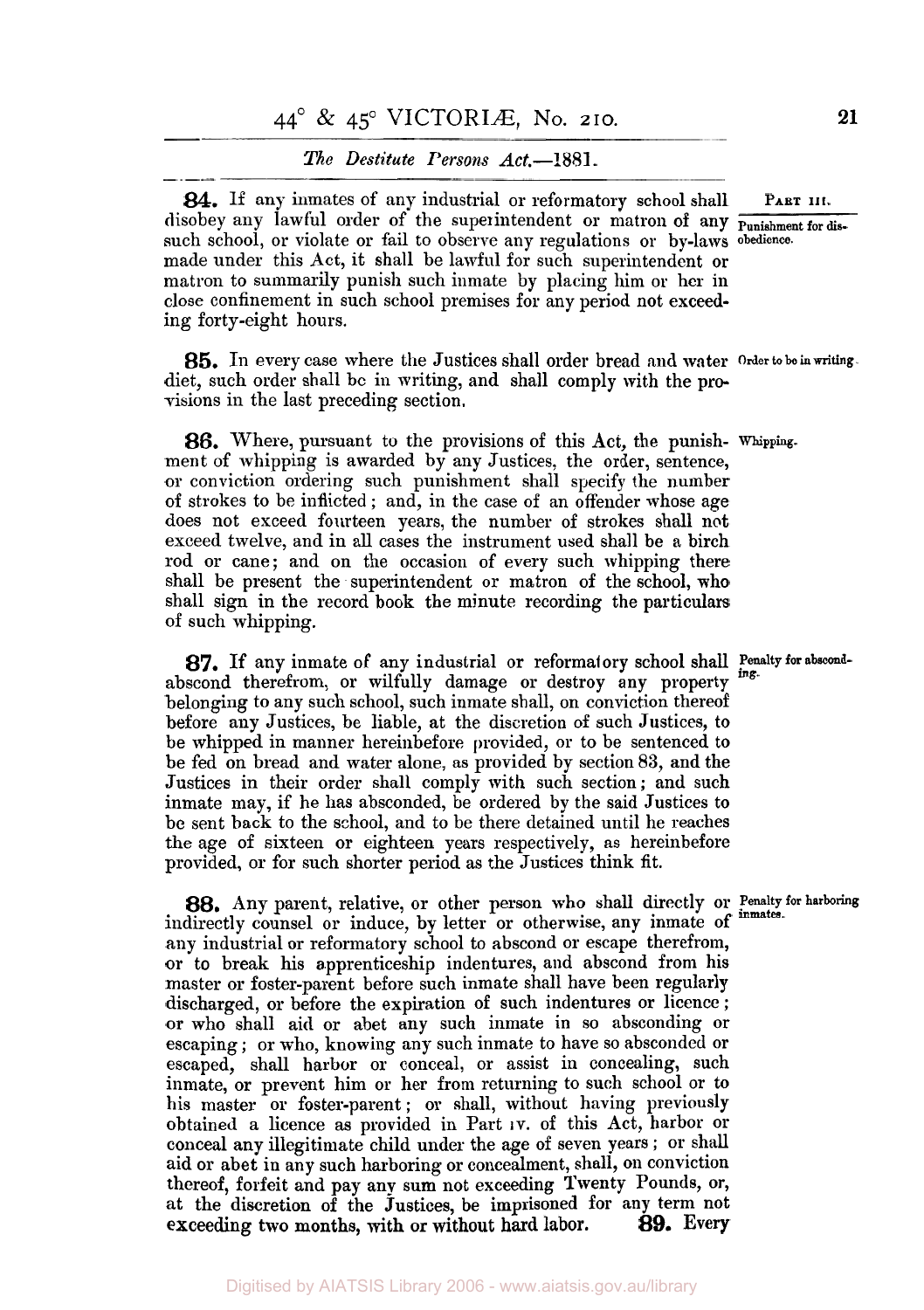# **<sup>22</sup>**44° & **45°** VICTORIÆ, No. **210.**

# *The Destitute Persons Act.-1881.*

**PART III. 89.** Every officer of an industrial or reformatory school autho-Officers to have pri-<br>vileges of constables. the sool of the Board to take charge of any child ordered to be the seal of the Board, to take charge of any child ordered to be detained under this Act, for the purpose of conveying such child to or from any such school, or of bringing him or her back to such school, in case of his or her absconding or escaping therefrom, or refusal to return thereto, shall, for such purpose, and while engaged in such duty, have all such powers, authorities, protection, and privileges for the purpose of the execution of his duty as such officer, as any police-constable or peace officer, duly appointed, has within his constablewick by common law or statute.

**Penalty for commu- 90.** Any person who, without the authority or permission of the nicating with persons said Board, or of the superintendent of the school, shall hold or detained. said Board, or of the superintendent of the school, shall hold or attempt to hold any communication with any inmate of any industrial or reformatory school, and any person who shall enter any such school, or any building, yard, or ground belonging thereto, and shall not depart therefrom when required so to do by the superintendent, matron, or other officer or servant of such school, shall, on conviction, forfeit and pay any sum not exceeding Five Pounds.

**Forms in Schedule** 91. The several forms in the Schedule to this Act, or forms to deemed valid. the like effect, shall be deemed good, valid, and sufficient in law.

Place of inquiry. **92.** Every inquiry directed by this Act to be held by any Justices touching any complaint against any inmate of any industrial or reformatory school for any offence committed by such inmate against the provisions of this Act, or any rules made hereunder, shall be held and inquired into at the establishment in which such inmate is resident ; and the Board shall make an annual return to the Chief Secretary of all convictions made, and punishments inflicted thereunder.

**Agreement for service**  illegitmate child. **b mother of** 

# PART IV. PART IV.

THE SUPERVISION OF ALL ILLEGITIMATE CHILDREN BORN IN ESTABLISHMENTS UNDER THE **CON-**TROL **OF** THE DESTITUTE BOARD, AND OF ALL OTHER CHILDREN NURSED **BY** FOSTER-MOTHERS, WITH PROVISIONS AND POWERS **FOR** LICENSING ALL SUCH FOSTER-MOTHERS. **93.** The Destitute Board may require any unmarried female who may apply for admission to the lying-in ward of any **of** the establishments under its control to enter into an agreement for service with, or sign an undertaking to the Board that such applicant will remain in the service of the Board, after the birth of her child, for any period not exceeding six months, if her child shall so long live, and **in** all **things** submit to the jurisdiction **of** the Board and the rules to be made under the provisions of this Act, so long as she shall remain **in** the service of the Board as aforesaid; and during **such** periods **the** Board may require any such mother **to nurse** her **own**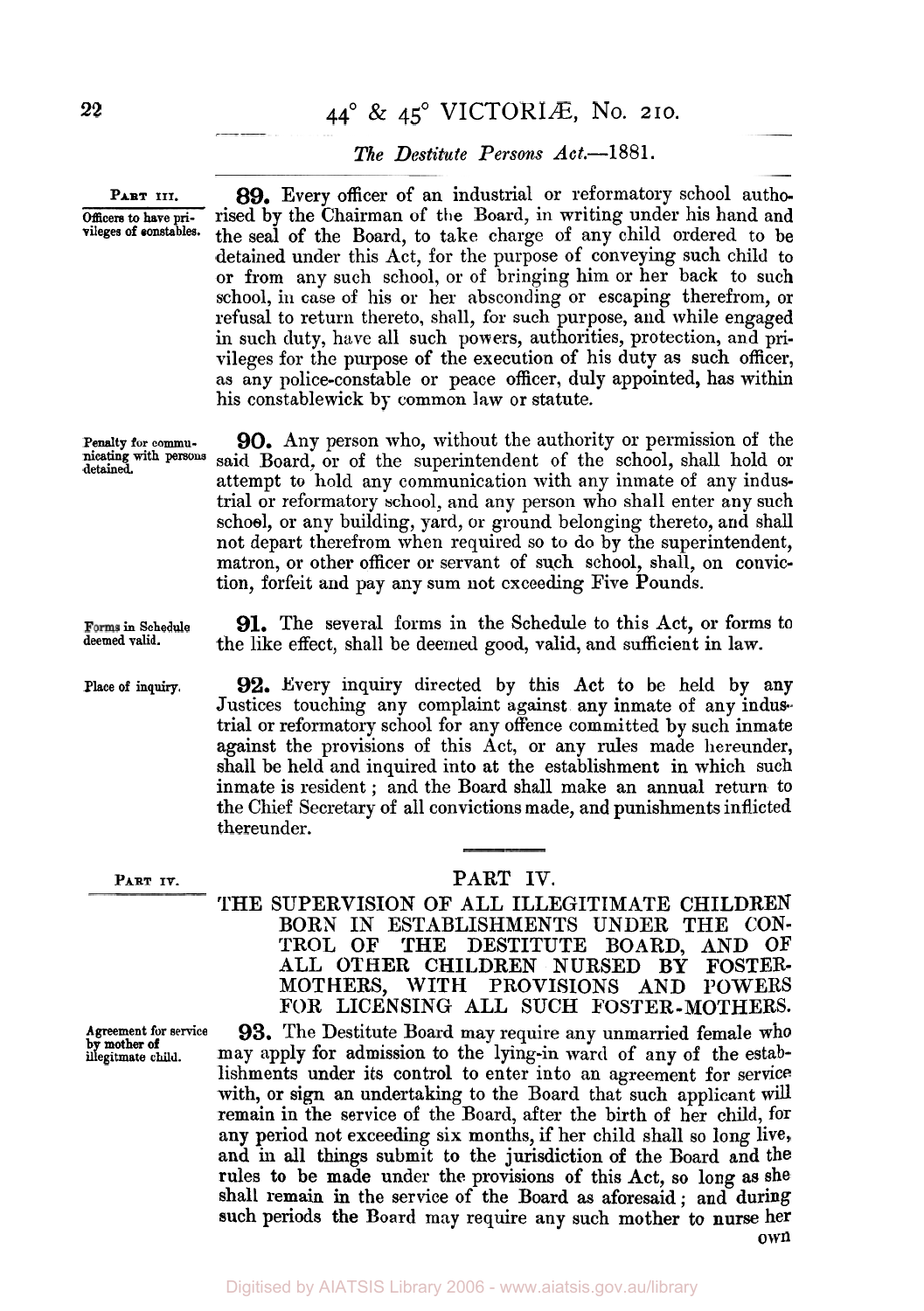# *The Destitute Persons Act.*-1881.

**own** child, and may require her to fulfil such other duties as, having due regard to her state of health, may be allotted to her.

**94.** The Destitute Board may, unless it be proved that other **Board may retain**  proper provision has been made, on the expiration of such period, of illegiting retain the care and custody of any such illegitimate child, and its mother shall, if required by the Board, pay towards the support of her child a sum not exceeding **Two** Shillings and Sixpence each week so long as its care and custody are retained by the Board, and shall attend personally, if practicable, at the establishment of the Board where her child may be placed, once at least in every month upon duly appointed days, to visit her child.

**95.** Unless it be proved to the satisfaction of the Board that the **Neglected child.**  mother of such illegitimate child, or her friends, are in a position to maintain such child, the child shall be treated as a "neglected child," as provided for in this Act: Provided always, that if default be made by the mother in carrying out the requirements of the Board, the mother shall thenceforward be responsible for the care, maintenance, and safe-keeping of her child in the same manner **as** if this Act had not been passed.

**96.** The Board may, for the purpose of identifying the father of **Declaration to**  any illegitimate child which may be born in any establishment under **paternity.**  the control of the Board, require the mother of any such child to make a declaration respecting the paternity of such child before a Justice of the Peace.

**97. A** copy of such declaration shall be forthwith transmitted by **Copy of declaration**  the Board to the person named in such declaration as the father of **to be forwarded.**  such illegitimate child, who shall be allowed, on making application in writing to the Board, to attend before the Board for the purpose of disproving the allegations contained in such declaration.

**98.** The mother of any illegitimate child who shall wilfully make **Penalty on false**  a false declaration before a Justice of the Peace respecting the declaration. paternity of her child shall be deemed guilty of perjury.

**99.** The mother of any illegitimate child **who,** being required by Penalty **on** *dis*the Board to do anything under this Act, shall neglect so to do, shall for every such offence, on conviction, forfeit and pay a sum not exceeding Twenty-five Pounds.

**100.** The Board may grant licences to fit and proper persons, on **Board may licence**  payment of a sufficient fee, to be foster-mothers or wetnurses for **foster mothers.**  any children, whether legitimate or illegitimate, other than illegitimate children in any establishment under the control of the Board, and may revoke such licences ; and the Board may make regulations respecting the duties and conduct of such licensed foster-mothers or wetnurses, and for the due inspection and supervision of such licensed foster-mothers or wetnurses and the **children** under their charge. **101.** Every

**PART IV.**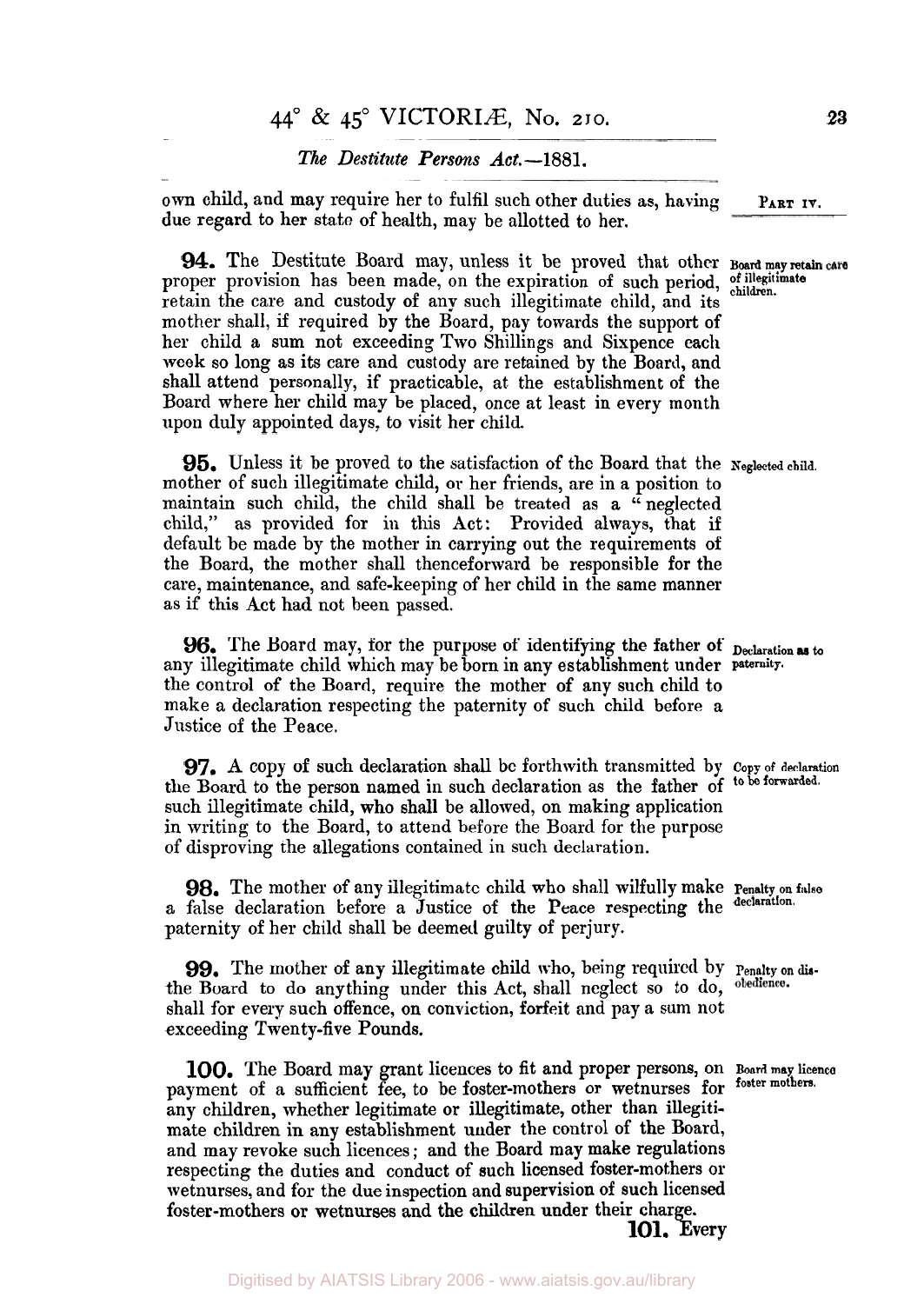# *The Destitute Persons Act.*—1881.

PART IV. **101.** Every person who, not being in an establishment under the **Penalty on unlicensed** control of the Board, and not being licensed by the Board, shall with for the state results of the state results of the state results of the state results of the state results of the state results o or without fee or reward act as foster-mother or wetnurse to or take the sole care of any child, whether legitimate or illegitimate, and the mother or father of any such child who shall knowingly leave or place such child with any person not being a licensed foster-mother or wetnurse as aforesaid, shall for every such offence, on conviction, forfeit and pay a sum not exceeding Twenty Pounds, one-half of which shall be paid to the informer: Provided always that no information shall be laid for any such offence except by the Board or by some officer duly appointed and authorised by the Board on that behalf: Provided that nothing herein contained shall refer to children nursed in the house of their parents or by a wet-nurse, consequent upon a certificate from a duly qualified medical man.

# **PART V. PART V.**

# PROTECTION TO OFFICERS, AND **GENERAL** MATTERS.

or offences, to which any penalty is attached, and all applicaions for orders where no other method of proceeding is by this Act provided, shall be had and taken and may he heard and determined in a summary way by any Special Magistrate or two Justices, under the provisions of an Ordinance **of** the Governor and Legislative Council, No. 6 of 1850, " To facilitate the performance of the duties of Justices of the Peace out of Sessions with respect to summary convictions and orders," or of any Act hereafter to be in force relating to the duties of Justices with respect to summary convictions and orders, and all convictions and orders may be enforced as in the said Ordinance, or in any other Act, is or may be provided.

*summary* **procedure. 102.** Every proceeding under this Act for omissions, defaults, acts,

**penalties, &c.** 

**Board.** 

**103.** Any Justices at any time in a summary way may inquire into the disobedience or alleged disobedience of or non-compliance with any order made under the provisions of this Act, and may enforce compliance or punish the non-compliance with such order, either by the imprisonment (with or without hard labor) of the party offending for a period not exceeding six calendar months, unless the same shall be sooner complied with, or by the imposition of a fine of not exceeding Twenty Pounds.

**104.** Every information, conviction, mandate, or warrant, under this Act, shall be deemed valid and sufficient in which the offence is set forth in the words of this Act ; and no conviction, mandate, or warrant shall be held void by reason of any defect therein : Provided it be alleged in such conviction, mandate, or warrant, that the party charged had been convicted of such offence. **Forms of proceedings.** 

**Property may be laid in the Destitute 105.** In any information or complaint for any offence committed upon or in respect of any property, money, goods, chattels, **or** effects, under the management or control of the Board, **or of** any of the officers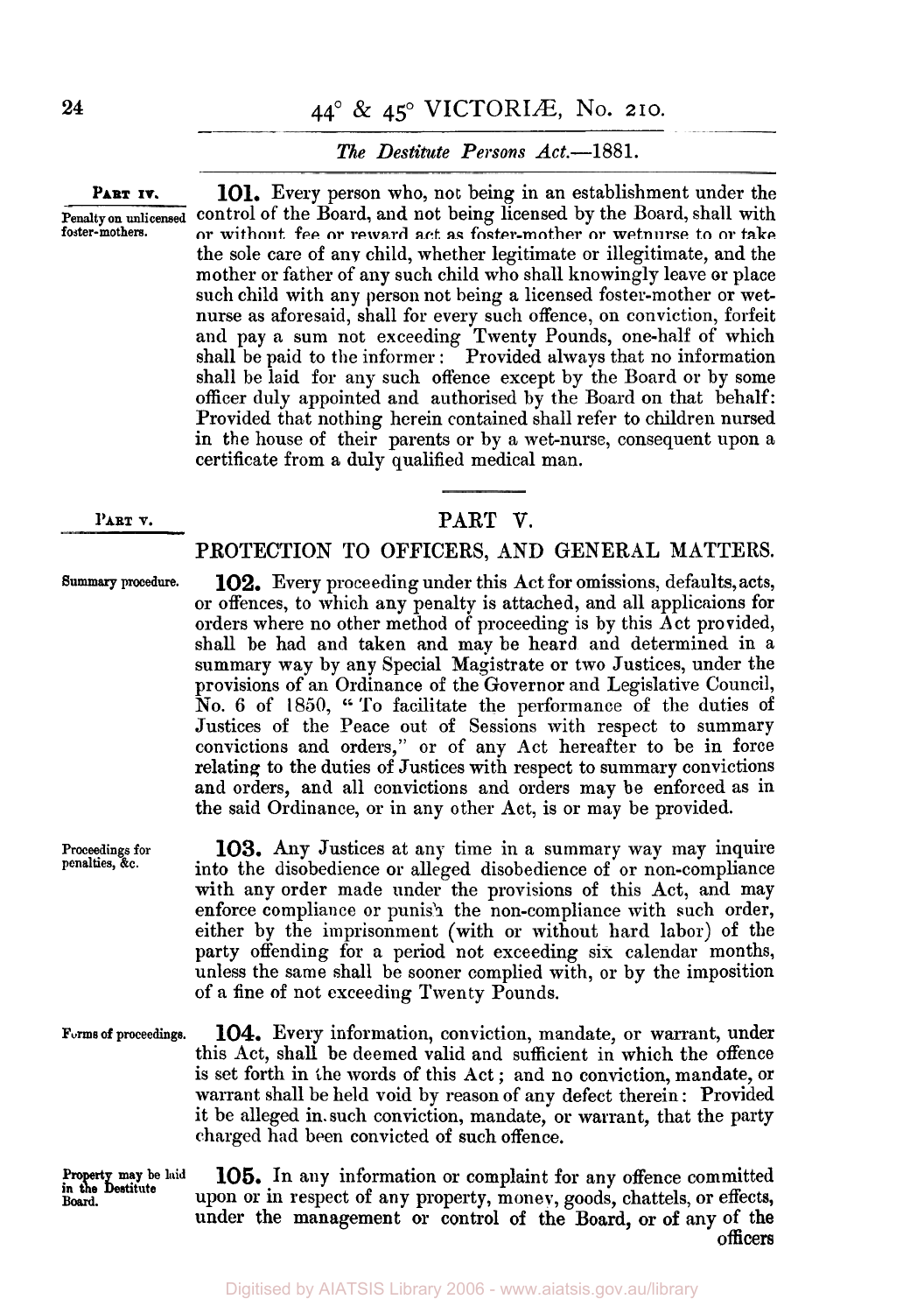# **44º** & **45º** VICTORIÆ No. **210. <sup>25</sup>**

## *The Destitute Persons Act.*—1881.

officers thereof, it shall be sufficient to state or allege that the *PART* **v.**  property, money, goods, chattels, or effects, belong to, and any offence to have been done or committed with intent to injure or defraud, the Destitute Board, without any further or other name, addition, or description whatever.

**106.** Production of the *South Australian Government Gazette*, con- Government Gazette to be conclusive evitaining any Proclamation of any place as an industrial or reformatory **deuce of Proclamation**  school under this Act, or notifying the appointment of any person of schools, &c. as a member of the said Destitute Board, or the appointment of any person as an officer under this Act, shall be conclusive evidence of the facts therein stated in any action, suit, or proceeding in any Court or Courts in the said province.

**107.** There shall be an appeal fiom any conviction by any Special *Appeal to Adelaide Local Court of Full*  Magistrate or Justices for any offence against this Act (except from **Jurisdiction.**  any conviction or punishment inflicted under clause **83** of this Act), or from any order dismissing any information or complaint, or from any order made by Justices under this Act; which appeal shall be to the Local Court of Adelaide of Full Jurisdiction only, and the proceedings on such appeal shall be conducted in manner appointed **by** the said Ordinance, **No** 6 of **1850,** for appeals to Local Courts, or any Act hereafter to be in force regulating such appeals ; but the Local Court of Adelaide aforesaid may make such order as to the payment of the costs of appeal as it shall think fit, although such costs may exceed Ten Pounds.

**108.** The Local Court **of** Adelaide, upon the hearing of any **Local Court, upon hearing of appeal,**  appeal, may state one or more special case or cases for the opinion of **may state special case.**  the Supreme Court, and the Supreme Court shall hear and decide such special case or cases according to the practice of the Supreme Court on special cases, and the Supreme Court shall make order as to costs of any special case as to the said Court shall appear just; and any Justices, or the Local Court of Adelaide, shall make an order in respect to the matters referred **to** the Supreme Court, in conformity with the certificate of the said Supreme Court; which order of the Justices or Local Court shall be expressed in manner provided for the enforcement **of** orders of Justices, under the said Ordinance **No. 6** of 1850, or other act **as** aforesaid ; and save as herein provided, no order or proceeding of any Special Magistrate or Justices, or of any Local Court, made under the authority of this Act, shall be appealed against, or removed by *certiorari* or otherwise, into the Supreme Court of the said province.

**109.** All moneys received for penalties imposed for offences against **Appropriation of** this Act shall be paid to the Treasurer, on behalf of Her Majesty, **moneys.**  Her heirs, and successors, for the public uses of the said province, and in support **of** the Government thereof.

nances or Acts hereby repealed, the **same** shall be taken to mean **repealed to mean**  110. Wherever in any Act reference is made to any of the Ordi- References in other and include this Act.

**D-210 111. If**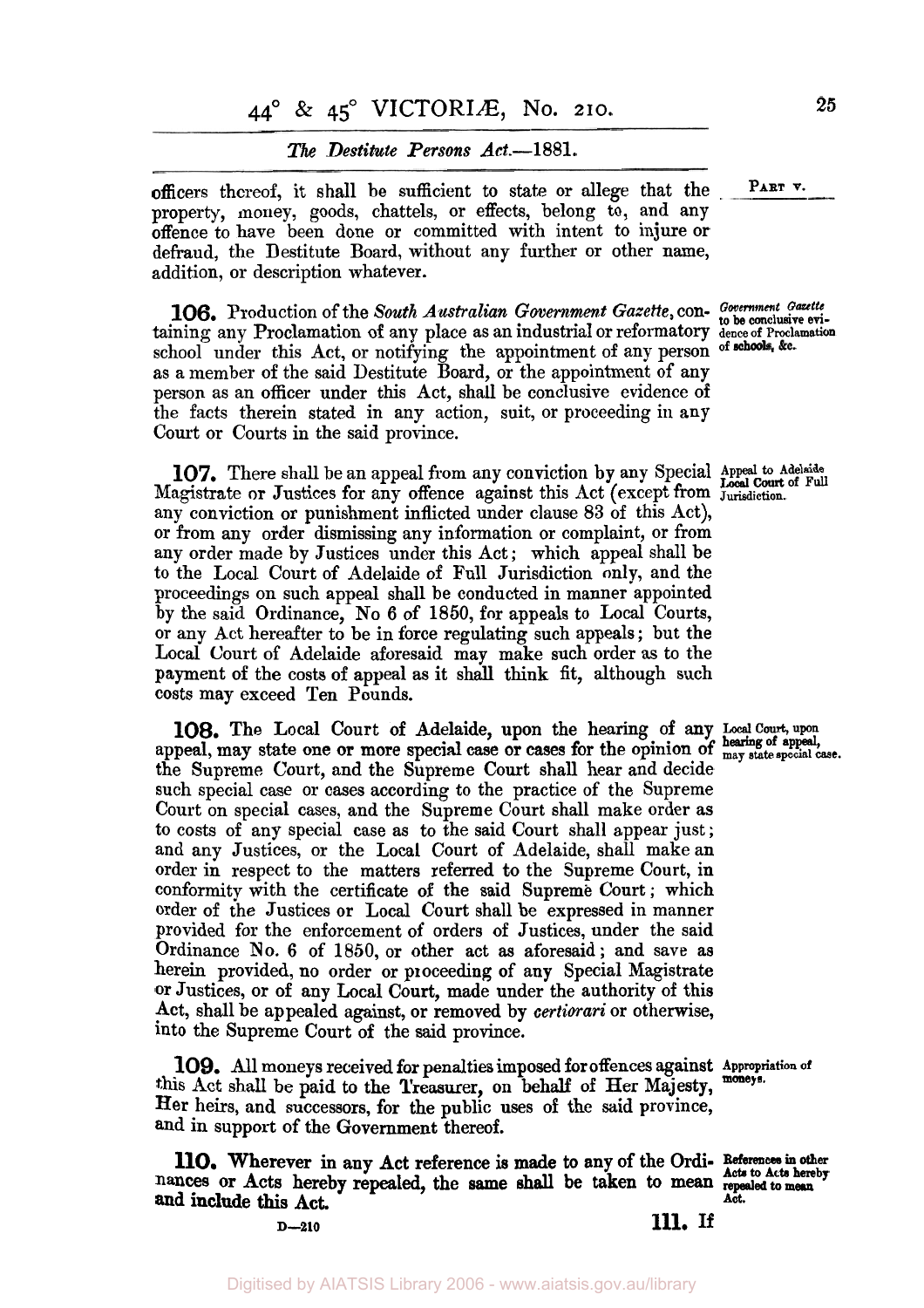# **<sup>26</sup>**44° & **45°** VICTORIÆ, No. **210**

## *The Destitute Persons Act.-1 881.*

**PART v.** 

**Actions to be concalendar months. menced within six** 

**111.** If any action or suit be brought against any person for anything done in pursuance of this Act, the same shall be commenced within six calendar months next after the act complained of (except where herein otherwise provided for); and notice in writing of such action, and the cause thereof, shall be given to the defendant one calendar month at least before the commencement of the action ; and the defendant in any such action or suit may, at his election, plead the general issue, and give this Act and the special matter in evidence at any trial to be had thereupon; and the plaintiff shall not recover in such action if tender of sufficient amends shall be made before action brought, or if, after action brought, the defendant shall pay into Court sufficient amends; but in such lastmentioned case the plaintiff shall recover his costs of suit up to time of payment into Court; and if a verdict shall be found for the defendant, or if the plaintiff shall be nonsuited or discontinue his action **or** suit after the defendant shall have appeared, or if, **upon**  demurrer, judgment shall be given against the plaintiff, then the defendant shall recover double costs, and have such remedy **for**  recovering the same as any defendant hath or may have in ordinary cases.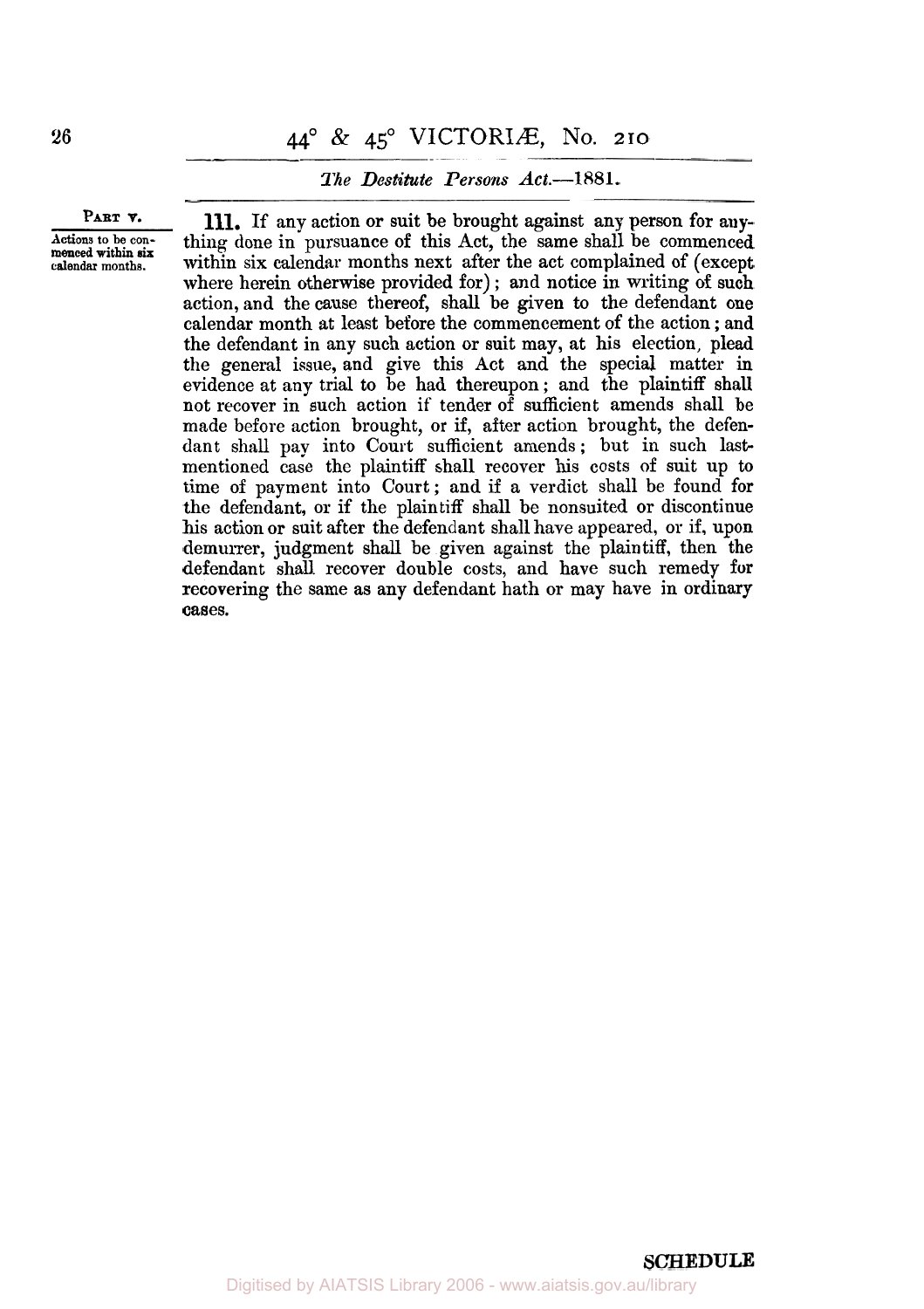*The Destitute Persons Act.*-1881.

## **SCHEDULE REFERRED TO.**

## *Mandate for Neglected Child to be sent to an Industrial School.*

Whereas A.B. a boy [or girl] has been brought before the undersigned a Special Magistrate *[or* two of Her Majesty's Justices of the Peace], for that he [or she] the said A.B. was found begging, &c., or resided in a certain brothel, &c., *or* was at the time of the passing of "The Destitute Persons Act, 1881," an inmate, &c., or was on the day of 18, convicted at the criminal sittings of, &c., or by and before the Local Court of, &c., and was on the day of [date of establ before the Local Court of, &c., and was on the *of reformatory* school] in prison in the gaol of Adelaide, under sentence in such conviction: And whereas we have directed the said A.B. to be sent to the Industrial School, at **the state of the state is set of the state of the state of the state of the state of the state of the state of the state of the state of the state of the state of the state of the state of the state of th** : These are to require you to whom this mandate is directed to take the said A.B. to the said Industrial School, and there to deliver him to the superintendent thereof, together with a duplicate of this mandate ; and the said superintendent is hereby required to receive the said A.B. into the said school, there to be retained for the last-mentioned period, unless the said A.B. shall in the meantime be discharged in due course of law. day of , for the term of

Given under my  $[or \text{ our}]$  hand and seal at , this day of 18.

#### *Mandate for a Convicted Child to be sent to a Reformatory School.*

Whereas at the Criminal Sittings of the Supreme Court [or at the sittings of Majesty's Justices of the Supreme Court **[or** at a sitting of the **Local** Court of General Gaol Delivery] holden at Adelaide, before me the undersigned, one of Her , before the undersigned, a Special Magistrate and two Justices of the

Peace or two of Her Majesty's Justices of the Peace], A.B. a boy [or girl] was convicted, and now here sentenced by the said Court to be imprisoned in the gaol for the space of and whereas I have directed the said A.B. to and whereas I have directed the said  $A.B.$  to be the  $Reformatory School of$ sent, at the expiration of the said sentence, to the Reformatory School of the term of [or until the day of  $\cdot$ ]: These are to req 1: These are to require you to whom this mandate is directed to take the said A.B. to the said Reformatory School, and there to deliver him to the superintendent thereof, together with a duplicate of this mandate; and the said superintendent is hereby required to receive the said A.B. into the said school, there to be detained for the last-mentioned period, unless

the said A.B. shall **in** the meantime be discharged in due course of law. Given under my hand and seal at , this day of **18** . To, &c.

#### *Licence for Service of an Inmate of a School.*

**and** whereas X.Y. of *[here state residence and occupation]* is willing to receive and take charge of the said A. B. for the term of upon receiving the **sum**  of [weekly, monthly, or annually], from the fund at the disposal of the [weekly, monthly, or annually], from the fund at the disposal of the Destitute Board *[or without fee or reward* ] : These are to authorise the said *to* take the said A. **B.** from the said school to serve the said **X.Y.,** and **to** be by him received, kept, maintained, clothed, and **educated during** the said term **in** accordance with "The Destitute Persons Act, **1881."**  Whereas A.B. is an inmate of the Industrial or Reformatory School at

By order of the **Destitute** Board,

**S.B., Chairman. To** Mr. **X.Y.** *[Seal of Board.]*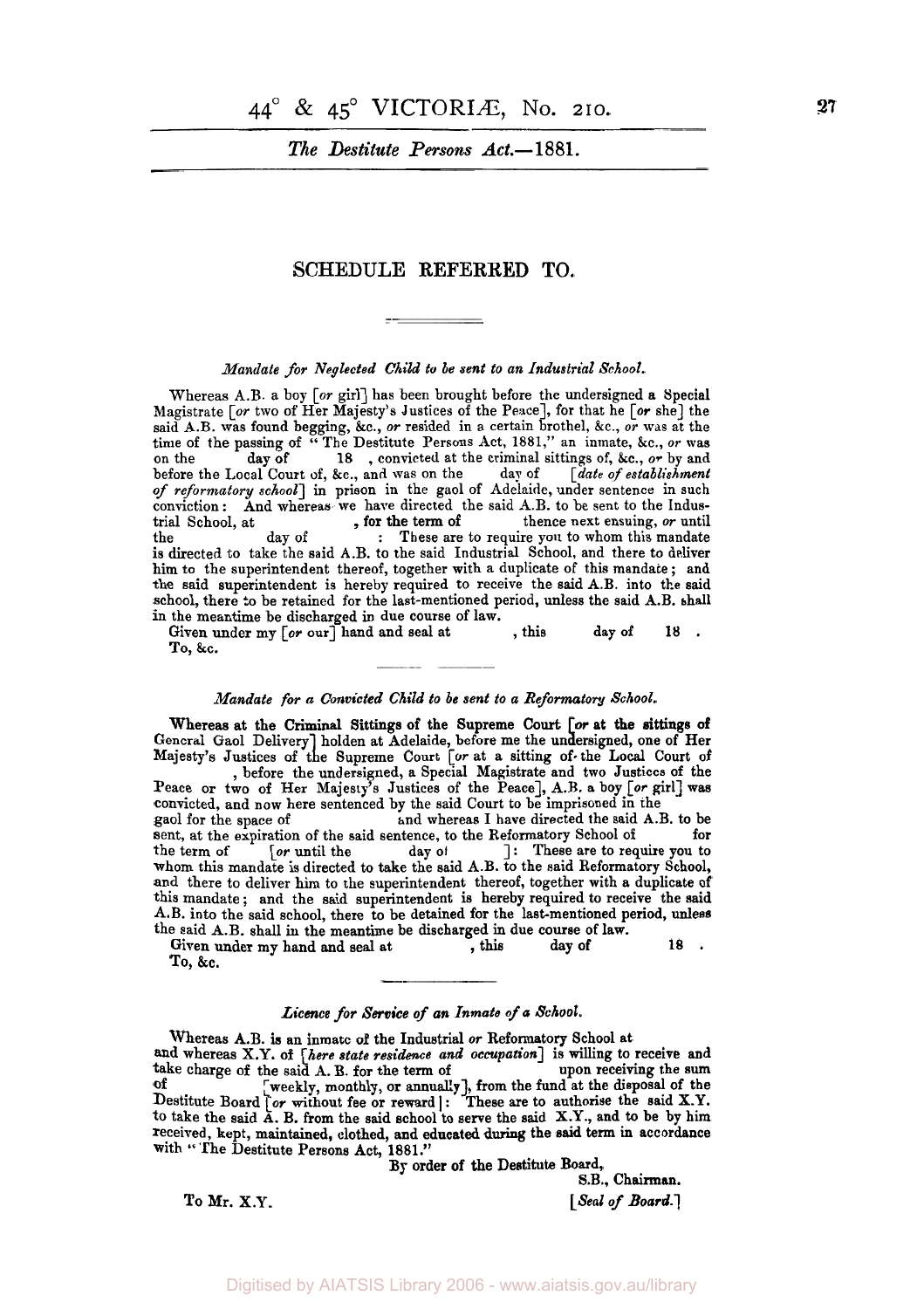# **<sup>28</sup>44°** & **45°** VICTORIÆ, No. **210.**

# *The Destitute Persons Act.-1* **881.**

I, the said X.Y., agree to receive and take charge of the said A.B. upon the terms of the above licence, in consideration of receiving [his or her] services, subject to the provisions of '' The Destitute Persons Act, **1881,"** in all things. **X.Y.** 

### *Licence for the Adoption of an Inmate of a School.*

Whereas is an inmate of the School, at<br>and whereas of  $\sigma^*$  is willing and whereas to adopt and take charge of the said to adopt and take charge of the said to the term of<br>years: These are to authorise the said to take the said from the said school, to be by h received, kept, maintained, clothed, and educated during the said term in accordance with "The Destitute Persons Act, 1881;" the said schoolmistress of the school attendance and educational progress every six months. To Chairman. Dated at Adelaide, this day of 18 for the term of By order of the Destitute Board,

**I,** the said , hereby agree to adopt and take charge of the said and maintain, clothe, and educate pursuant<br>to the provisions of "The Destitute Persons Act, 1881," in all things, and to fulfil the terms of the above licence.

State **residence and occupation.** 

*Surrender of Children to the care of the Destitute Board by the Parent.* 

| To the Chairman of the Destitute Board.                                           |        |                                                           |                       |
|-----------------------------------------------------------------------------------|--------|-----------------------------------------------------------|-----------------------|
| Sir—I.                                                                            | оf     |                                                           |                       |
| being destitute, do hereby make application for the admission of my child         |        |                                                           |                       |
| hereunder named and designated, to the Industrial School, at<br>there to          |        |                                                           |                       |
| be maintained and educated under the provisions of "The Destitute Persons Act,    |        |                                                           |                       |
| 1881 :" and I, the above-named                                                    |        |                                                           | do hereby voluntarily |
| surrender                                                                         | aged   |                                                           | years.                |
| being my child                                                                    |        | to the care and custody of the Destitute Board, Adelaide, |                       |
| South Australia, subject to all the provisions and regulations of "The Destitute" |        |                                                           |                       |
| Persons Relief Act, 1881.''                                                       |        |                                                           |                       |
| The said child                                                                    | being  |                                                           | I desire that         |
| be educated in that faith.                                                        |        |                                                           |                       |
| Witness my hand this                                                              | day of | 18                                                        |                       |
| Signature                                                                         |        |                                                           |                       |
| Witness                                                                           |        |                                                           |                       |
|                                                                                   |        |                                                           | Chairman.             |

*Licence to act as Foster-mother or Wetnurse.* 

Whereas of hath paid to the Chairman of the Destitute Board the sum of  $\pounds$  **hath paid to under the rules** and regulations of the said Board, **and** hath applied **to** the said Board for a licence, under

Digitised by AIATSIS Library 2006 - www.aiatsis.gov.au/library